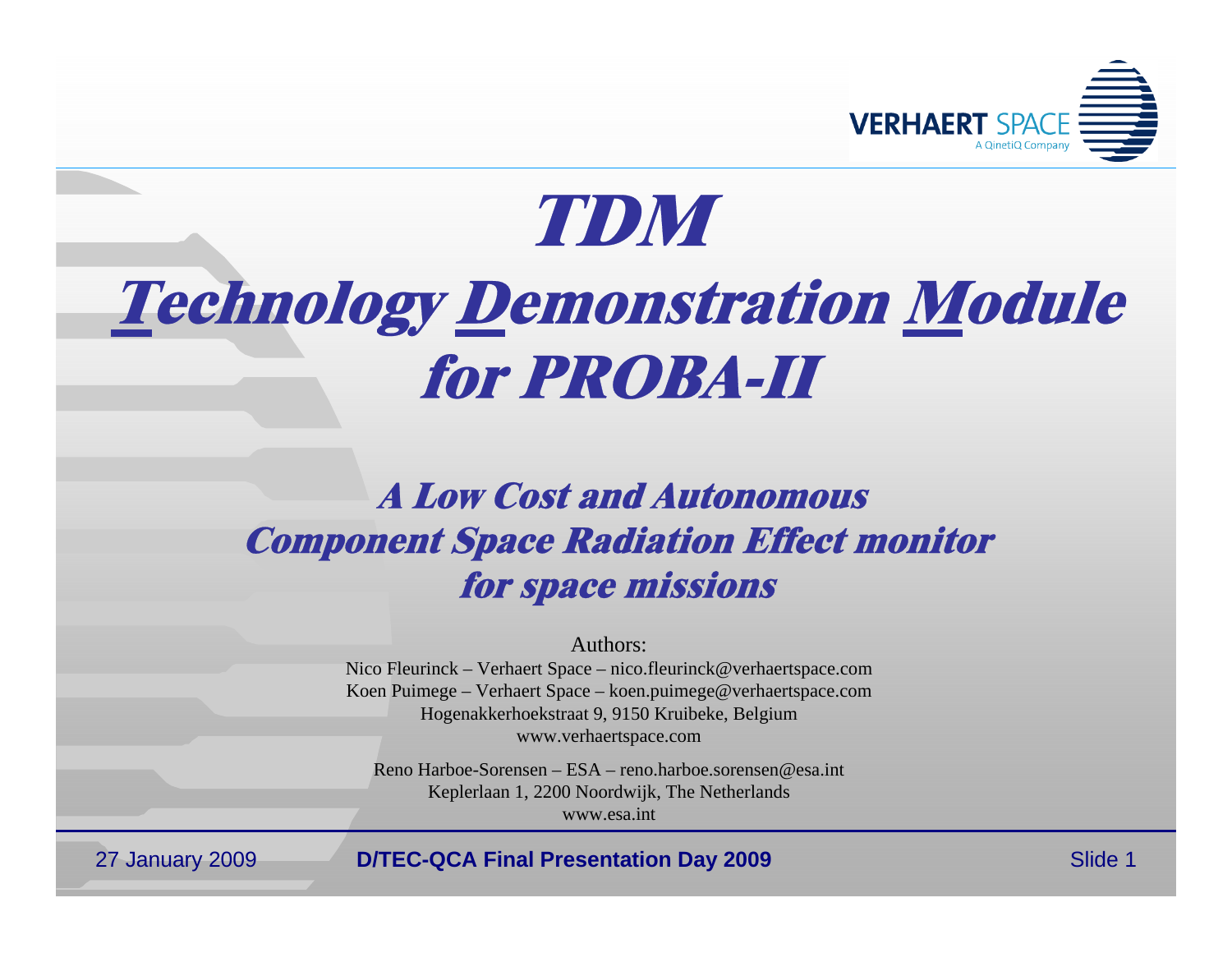### **Contents Contents**



- •• Introduction
- •Interface Design
- $\bullet$ Architectural Design
- •Chip Design
- •Validation Approach
- •Critical area's
- •• The results
- •The team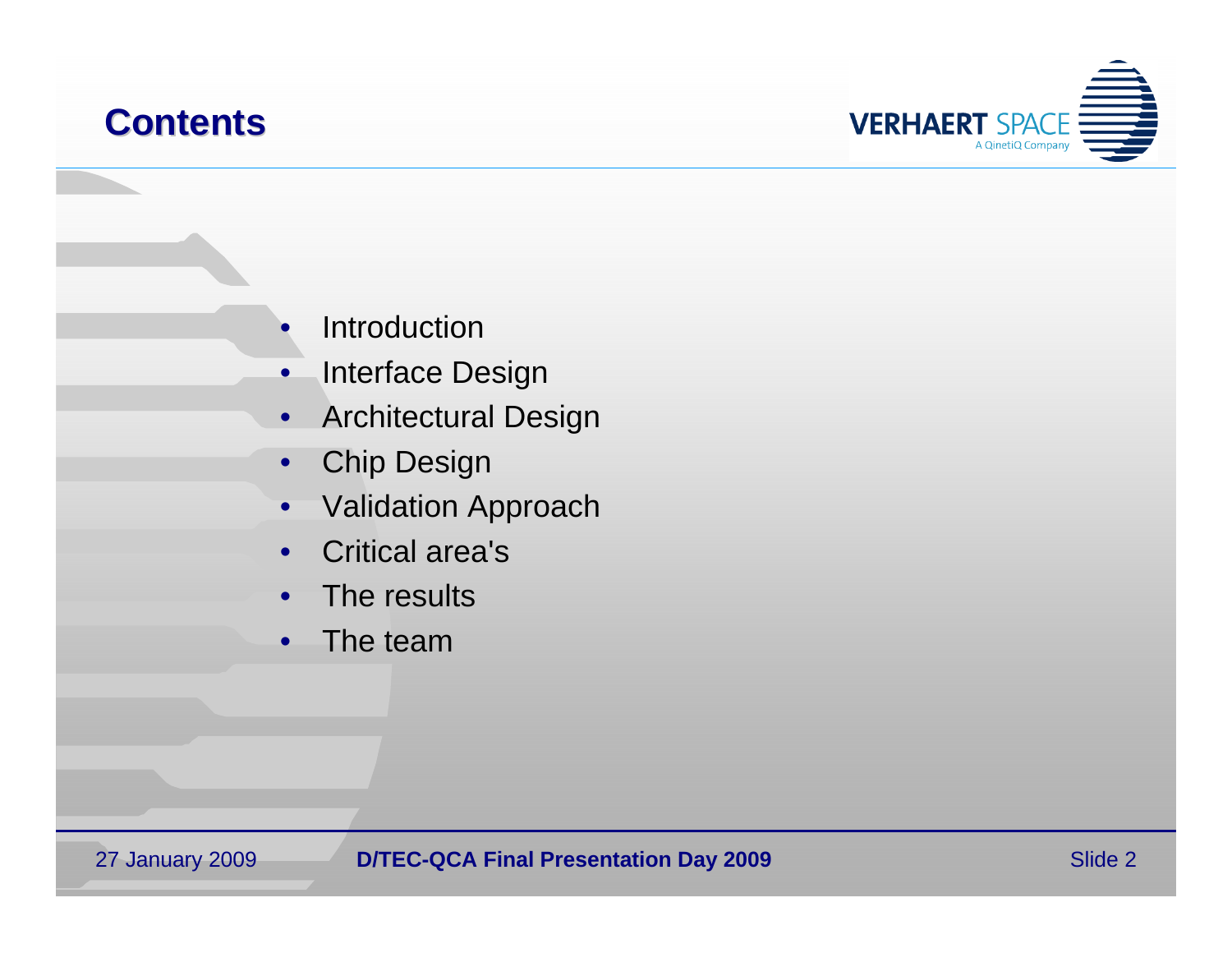### **Introduction Introduction**





In a contract for the European Space Agency, Verhaert Space developed a Technology Demonstration Module (TDM) for flying onboard PROBA-II.

It is primarily a space radiation effects monitor, measuring Single Event Effects (SEU and SEL) and Total Ionising Dose. Secondarily it provides an in-space technology demonstration test platform for components.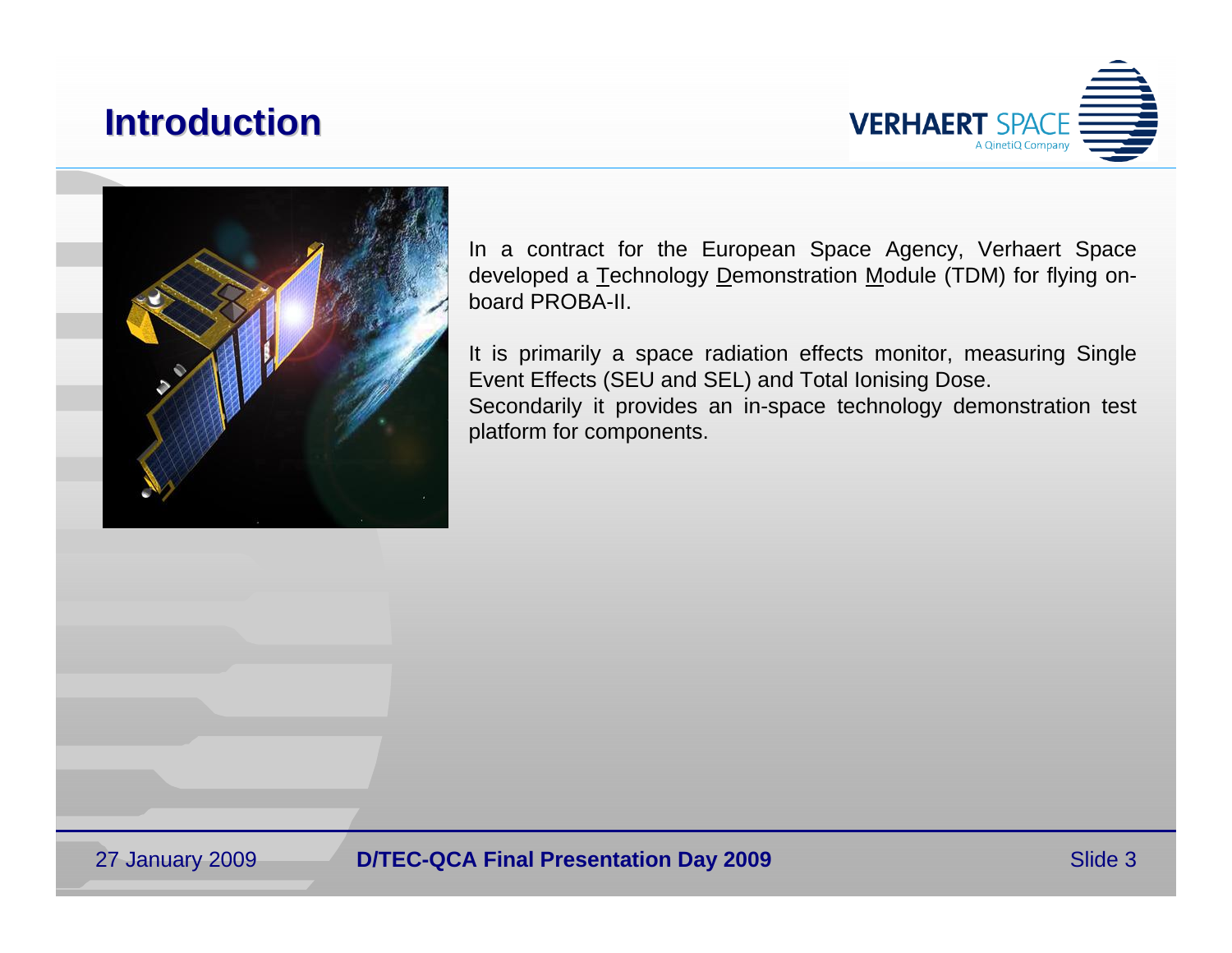# **Introduction (2) Introduction (2)**



### **The need?**

A low-cost component Test-platform

 $\rightarrow$  to demonstrate in-orbit performance of new technologies

A low-cost radiation SEE monitor

 $\rightarrow$  to measure in-orbit radiation effects inside existing flight equipments and correlate these measurements with the predictions and measurements performed on ground.

### **The design goal**

- easy integration in satellites and flight equipment
- available as OEM-board or as a self-standing payload
- autonomous payload (minimum management from the spacecraft)
- electrical interfaces compatible with a wide range of satellite-busses.
- low power, mass and volume
- modularity
	- at board-level (easy replacement of component technology)
	- at FPGA-level (easy integration of third-party IP-cores)
- reliability
	- high-reliable part:
		- for the radiation monitor, experiment control and satellite interface logic
	- experimental part:
		- for the new technologies (lower screened components)

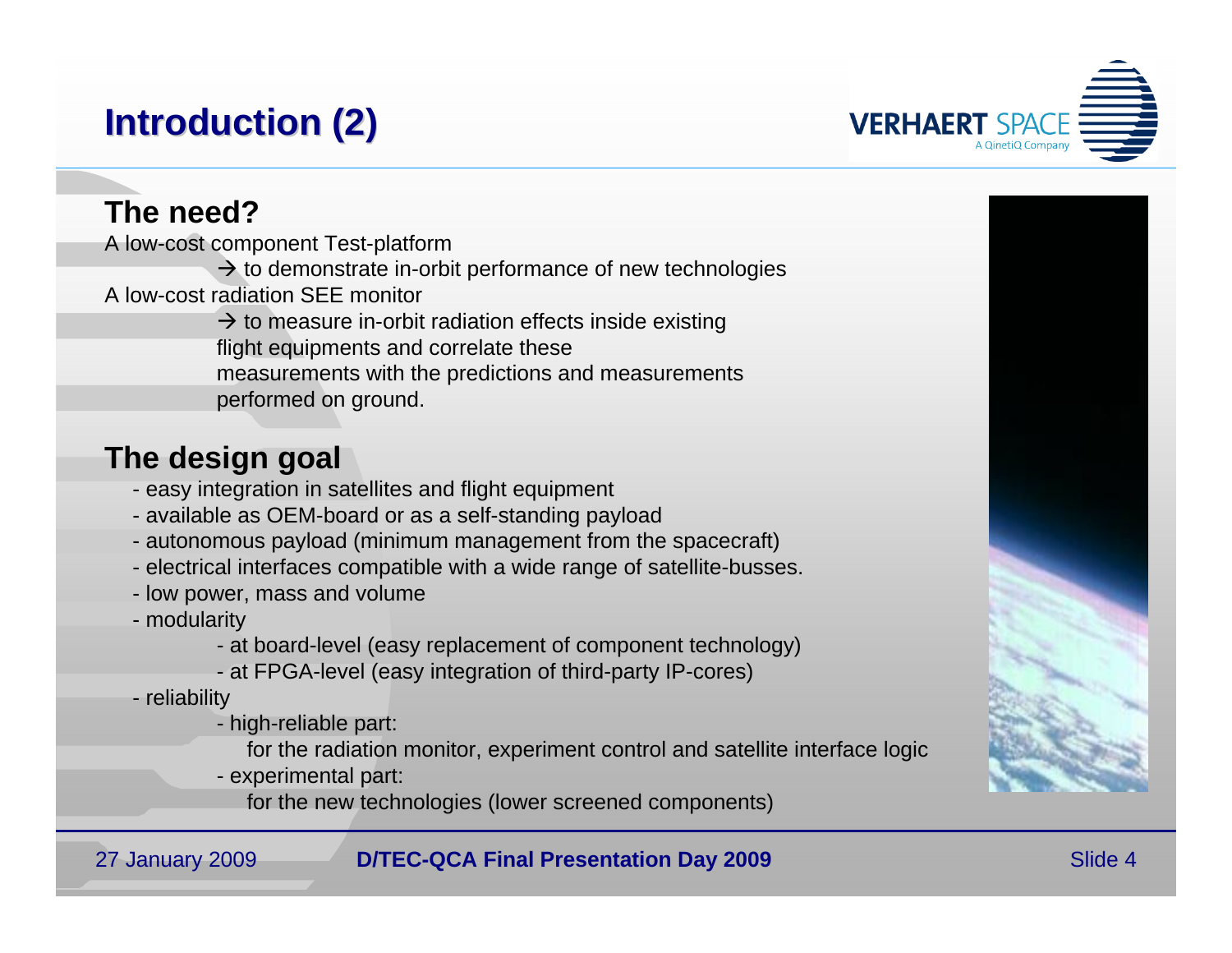# **Interface Design Interface Design**

27 January 2009

**VERHAERT SPAC** 

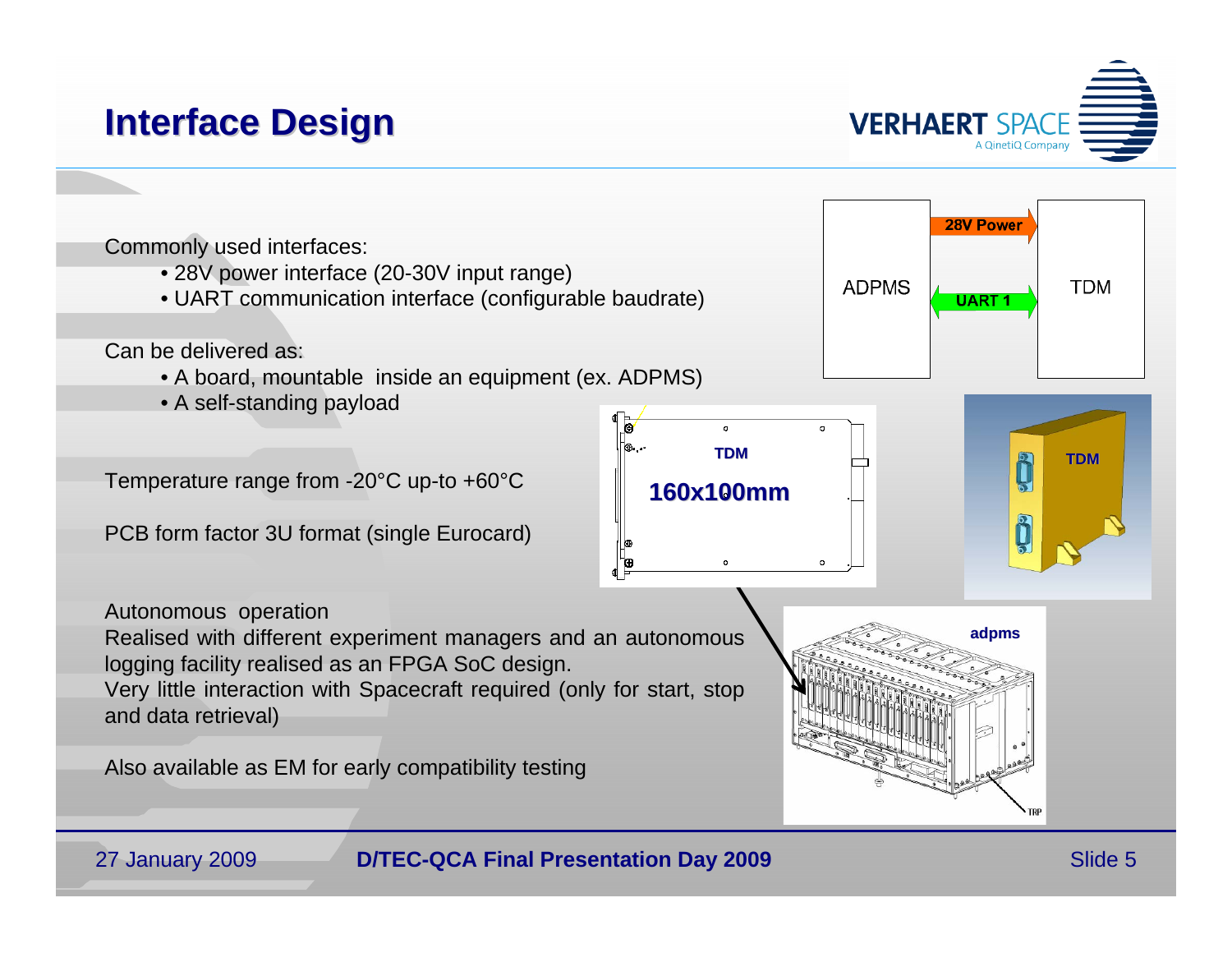# **Architectural design Architectural design**



- EMI filter
- $\bullet$  Galvanic isolated power supplies (28V  $\to$  5V,±12V)
- UART I/F (RS422 electrical levels)
- FPGA RTAX2000 "The brain"
- Radiation monitors for SEU, SEL and TiD
	- SEU "Multi chip SRAM dev. from Atmel"
		- *AT68166F (4 x 512Kx8 SRAM)*
	- SEL "SRAM dev. from Alliance Semi, ISSI and Samsung"
		- *AS7C34096A-12TI (512Kx8 SRAM)*
		- *IS61LV5128AL-12TI (512Kx8 SRAM)*
		- *IS62WV20488BLI (2Mx8 SRAM)*
		- *K6R4008V1D-TI10 (512Kx8 SRAM)*
	- TiD "RADFETs from Tyndall"
		- *ESAPMOS4*
- Technology Demonstration:
	- 8Gbit NAND-FLASH memories
		- *K9F8G08U0M-PIB0 (1Gx8 NAND FLASH)*



**VERHAERT SPACE**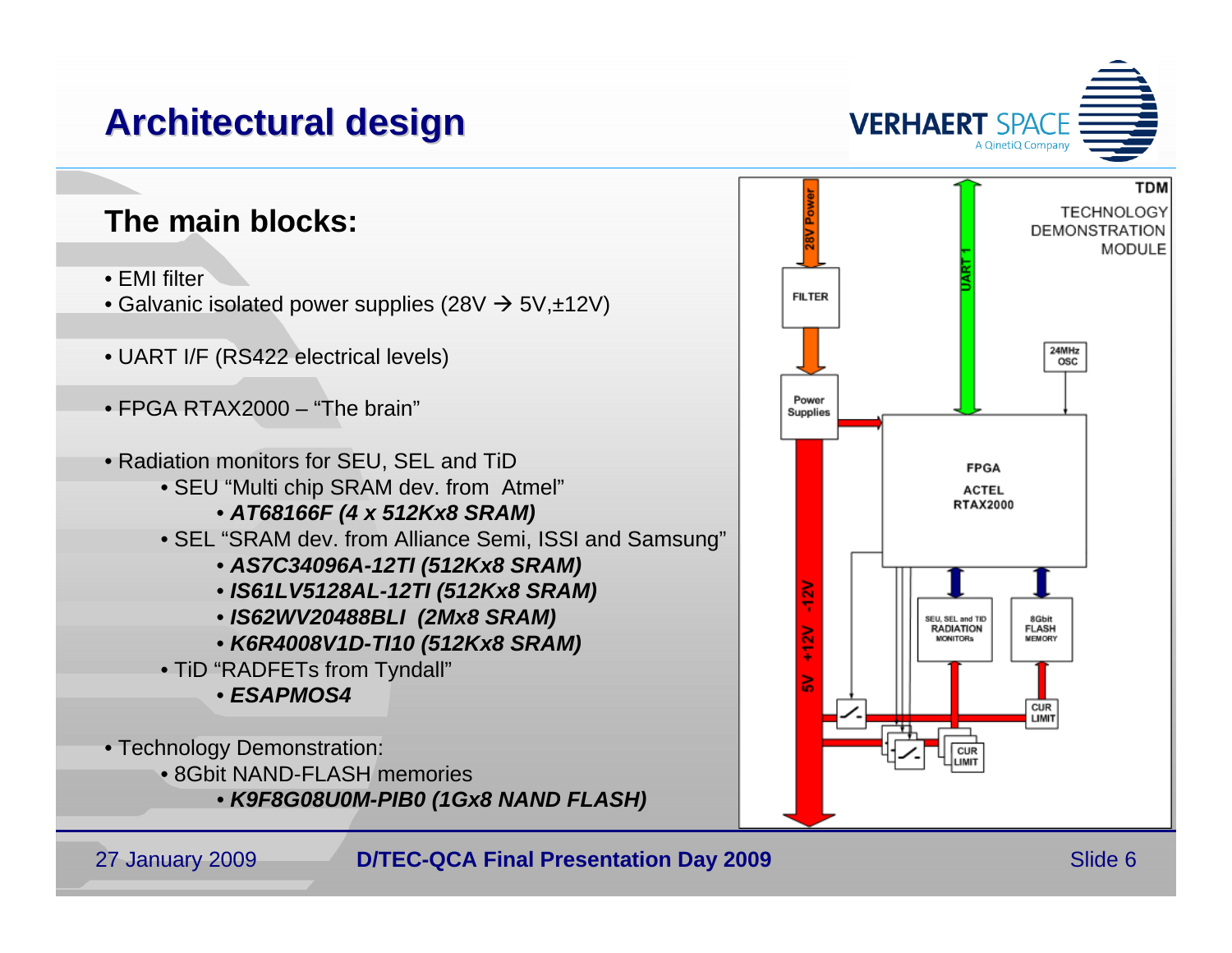# **Chip Design Chip Design**



#### 27 January 2009

**D/TEC-QCA Final Presentation Day 2009** Slide 7

**VERHAERT SPACE**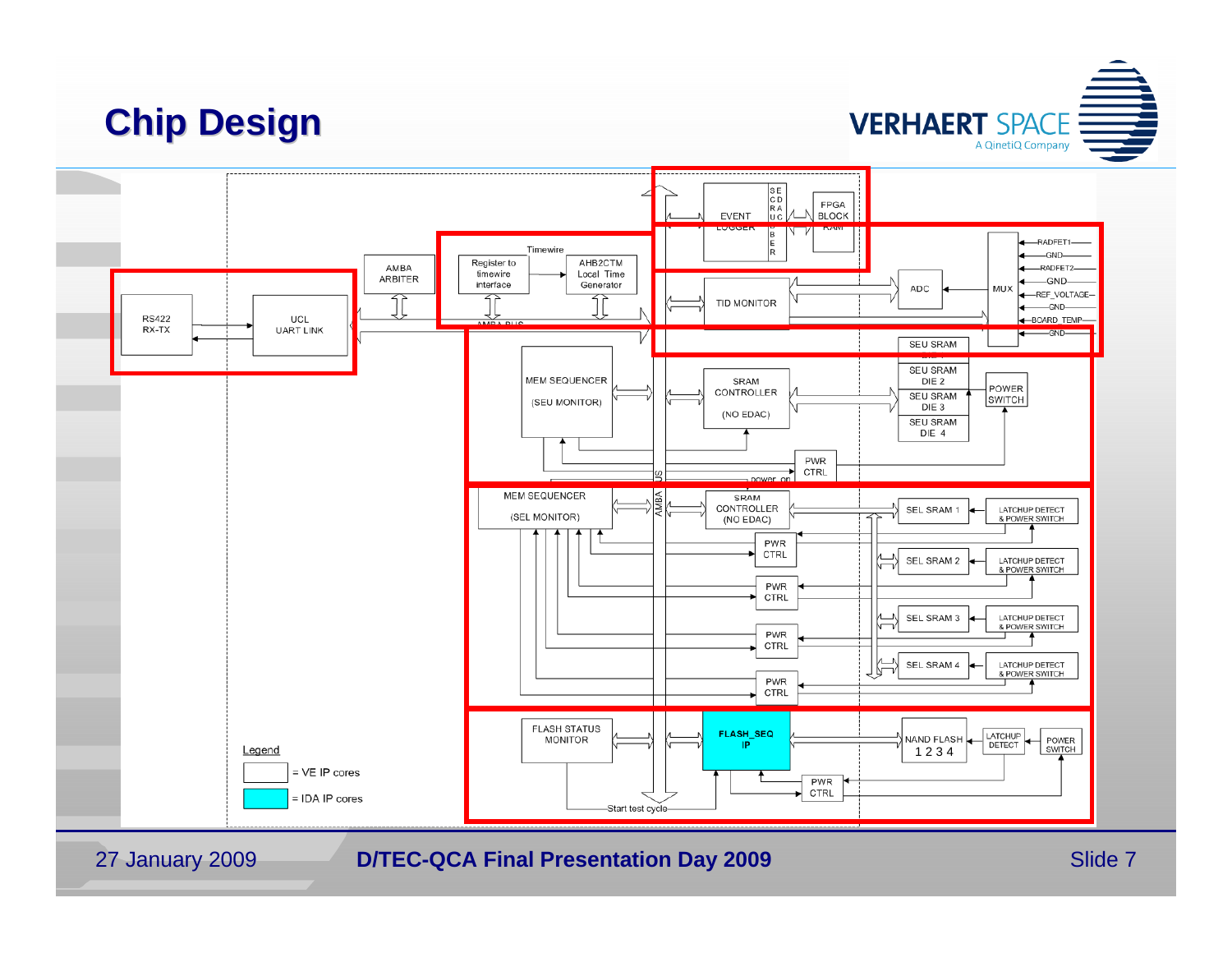# **Validation Approach Validation Approach**

**VERHAERT SPACE** A QinetiQ Company

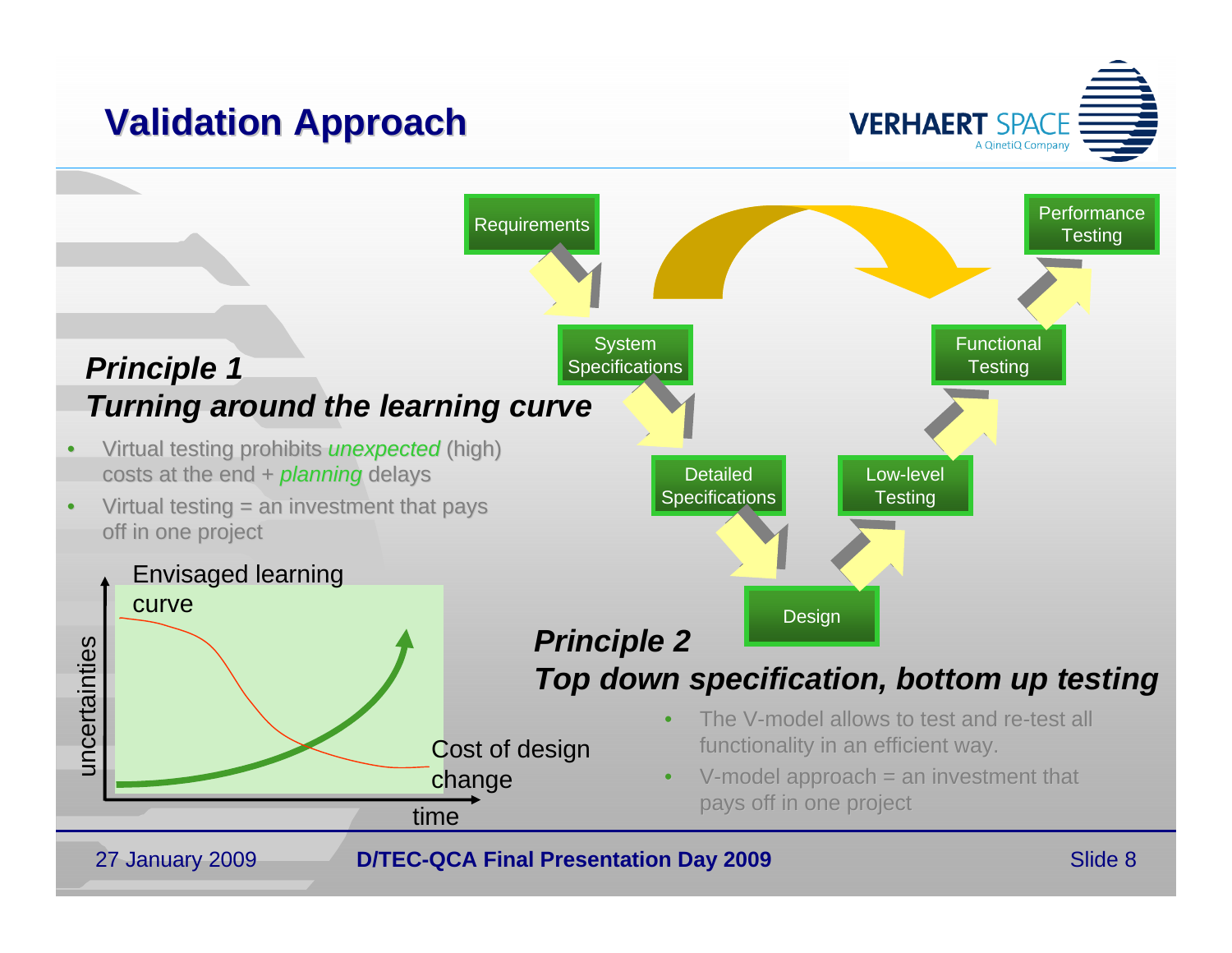# **Validation Approach (2) Validation Approach (2)**

27 January 2009



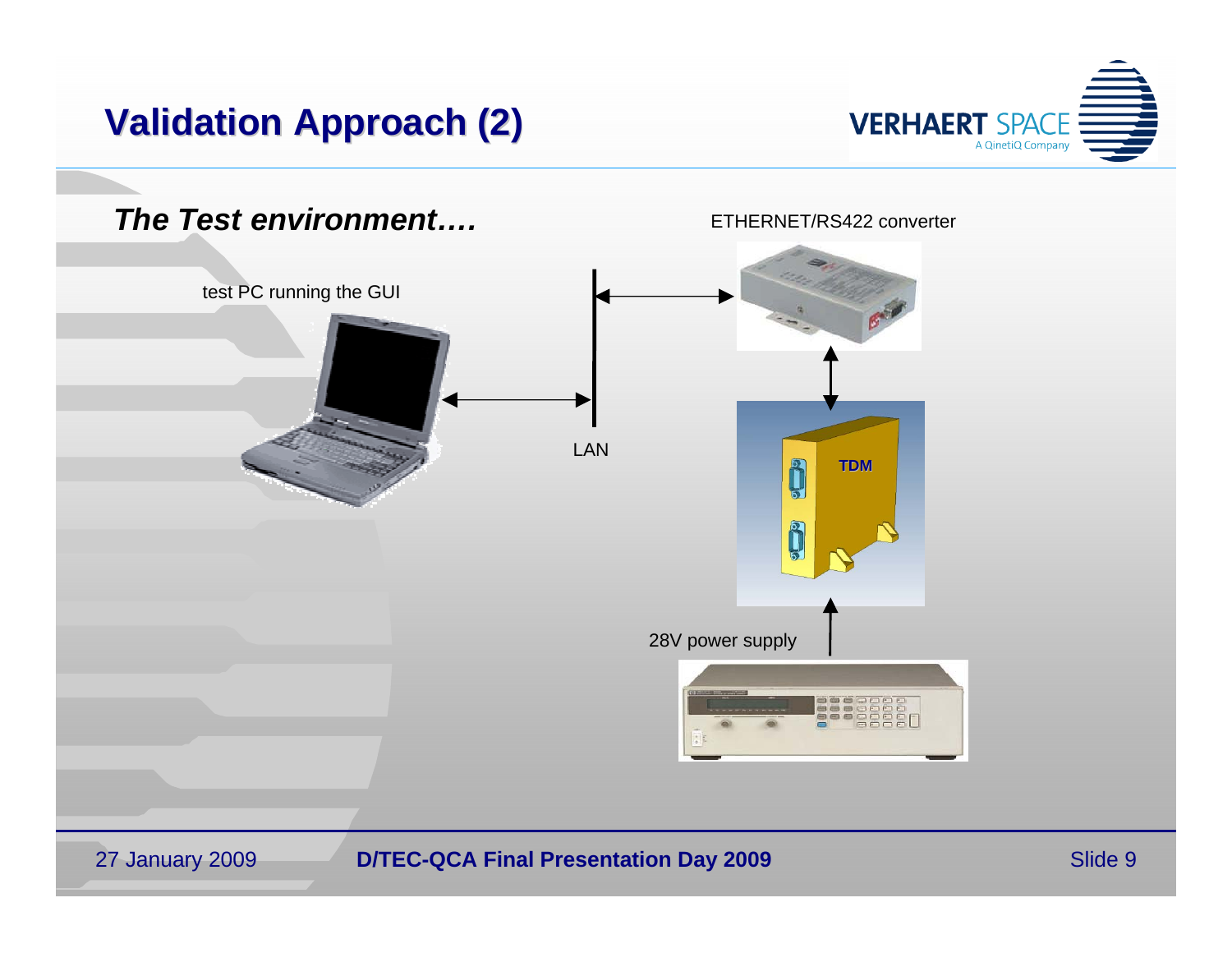## **Critical area Critical area's**



*Herewith a shortlist of the most important difficulties encountered during the TDM development*

- **Extra ripple on the supply voltage due to an ACTEL Prototype adaptor**
- **Finding a low voltage DC/DC converter with good efficiency**
- **Estimating the power-consumption of ACTEL RTAX2000 SoC designs**
- **Qualifying the reflow-process for a 624-pin CCGA for use in space**
- **Screening and soldering of RoHS compliant parts**
- **Short development time (1 year from idea-2-FM)**

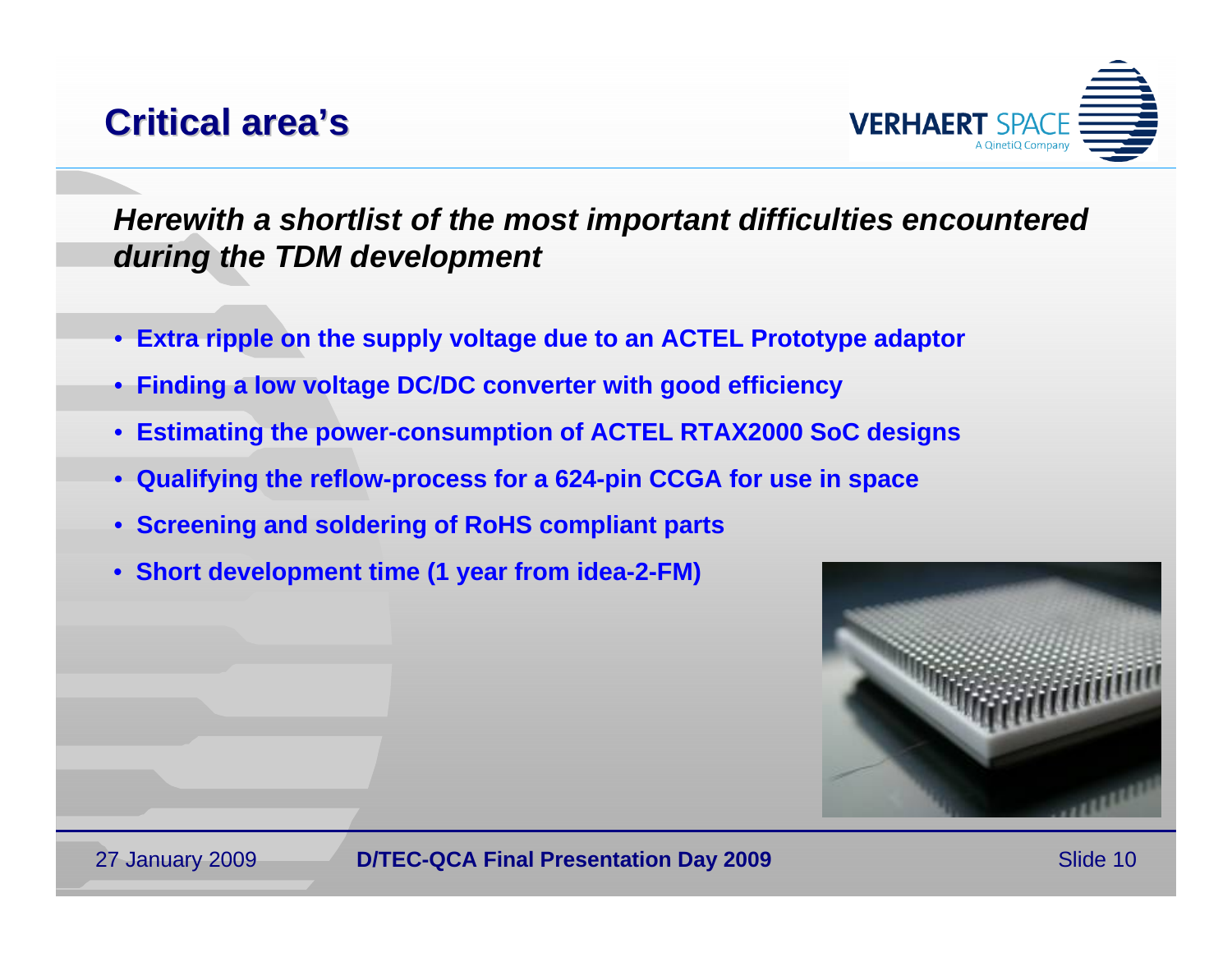# **The Result The Result**

27 January 2009



**The TDM as developed for the Proba-II satellite offers the following functionality for the following budgets:**

| <b>SEU monitor</b><br>- based on characterised Multi-chip SRAM device<br>- configurable test patterns<br>- configurable address range<br>- continuous logging of results                      |                               |                                                                                                                                                                                                  | <b>Component experiment</b><br>- Samsung NAND-Flash devices<br>- SEU/SEL mitigation<br>- continuous device exercising<br>- continuous logging of results                |  |
|-----------------------------------------------------------------------------------------------------------------------------------------------------------------------------------------------|-------------------------------|--------------------------------------------------------------------------------------------------------------------------------------------------------------------------------------------------|-------------------------------------------------------------------------------------------------------------------------------------------------------------------------|--|
| <b>SEL monitor</b><br>- based on 4 diff characterised SRAM chips<br>- 4 LET levels: 3, 6, 8 and 10MeV<br>- automatic re-enabling after LU detection<br>- protection for fast consecutive LU's | <b>Budgets</b><br><b>Mass</b> | <b>400g</b><br>Volume 160x100x25mm<br><b>Power</b> 4 W (operating)<br>Temp range -20/+60°C                                                                                                       | <b>Power Interface</b><br>- Wide input range<br>- EMI filtering<br>- Galvanic isolation<br><b>Communication Interface</b><br>- serial UART<br>- RS422 electrical levels |  |
| <b>TID monitor</b><br>- based on 2 RADFETs                                                                                                                                                    |                               |                                                                                                                                                                                                  | - Configurable baudrate                                                                                                                                                 |  |
| - measurement range: 0-3kRAD<br>- continuous temperature monitoring<br>- temperature compensated current supply<br>- continuous logging of results<br>- configurable sample rate              |                               | <b>Centralised Logging and Timestamping facility</b><br>- Time synchronisation with spacecraft<br>- automatic time-stamping of all events<br>- configurable level of events<br>- storage of data |                                                                                                                                                                         |  |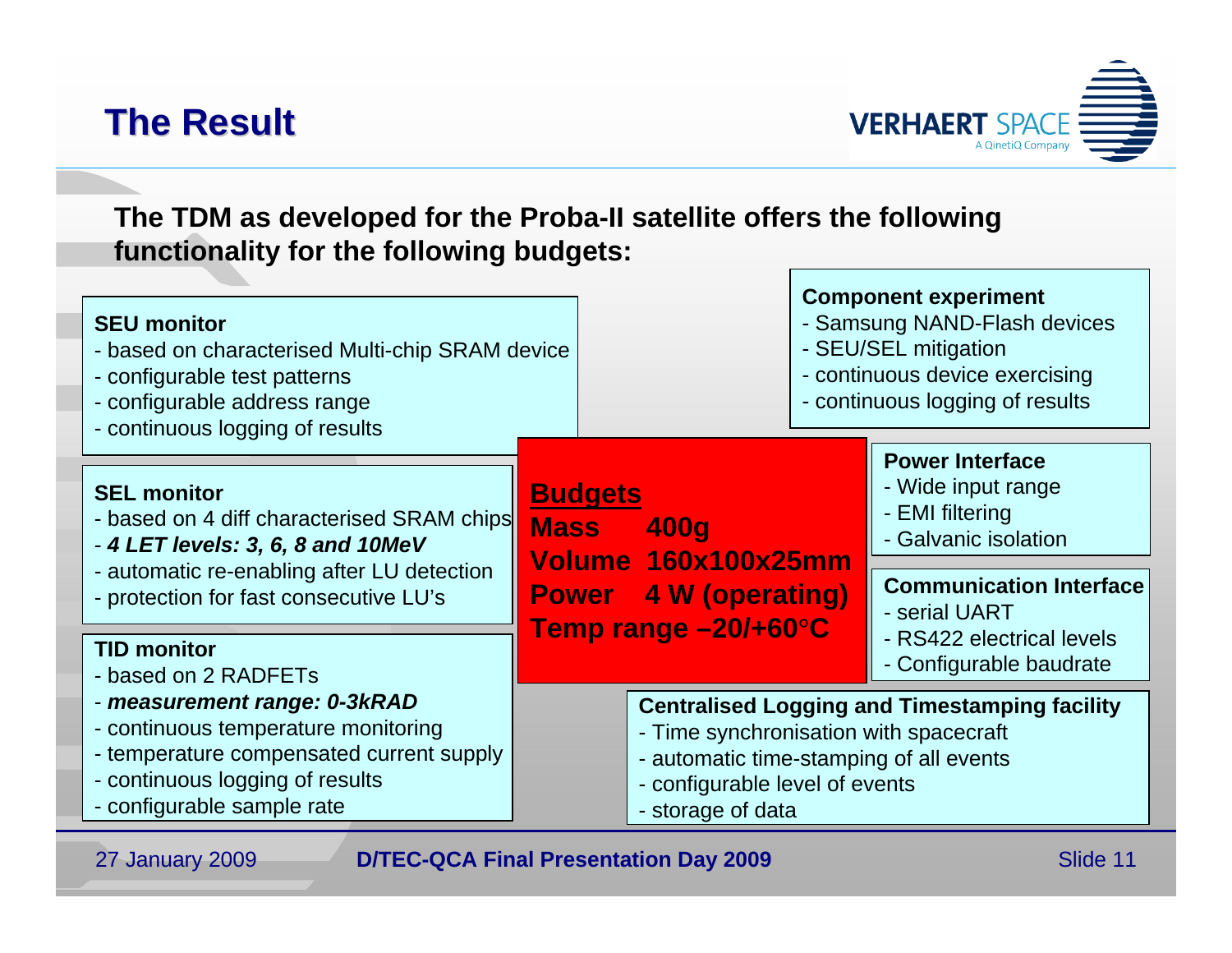### **The team The team**



#### **The TDM development has been carried out by**

Verhaert Space <sup>a</sup> leading Belgian small space systems company.

With a track record of more than 30 years Verhaert Space develops advanced small space systems for agencies, large systems integrators and governments. Ranging from advanced small satellites, advanced space mechanisms & structures, and instruments & facilities for micro gravity research in manned and unmanned missions.

#### **But could also be realised thanks to a good support from ESA**

Mr. Reno Harboe-Sorenson (ESA, NL)

#### **And by a teaming with some renomated experts in their specific field**

Mr. Aleksandar Jaksic (Tyndall, IE) Mr. Hagen Schmidt (IDA, DE)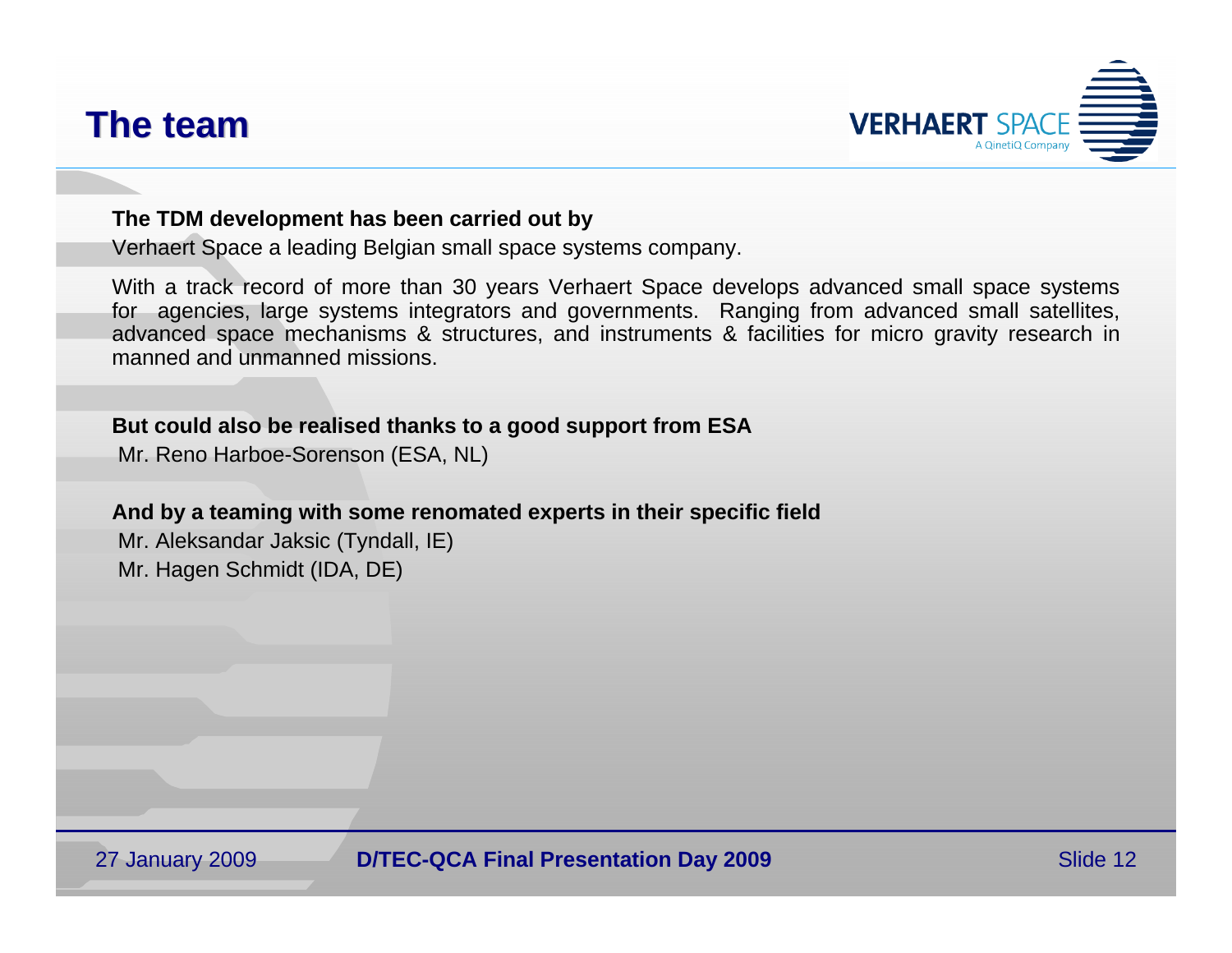

27 January 2009



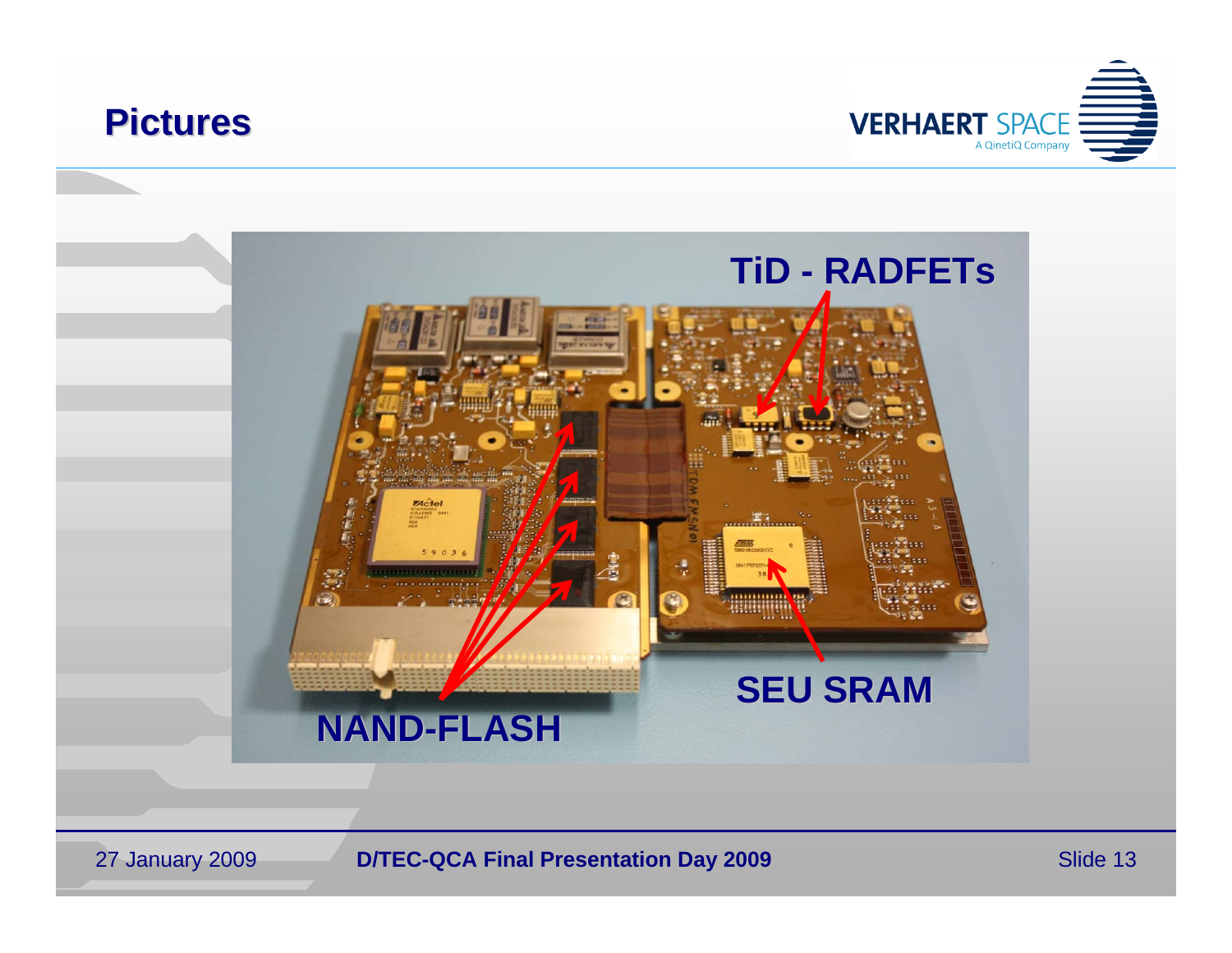

27 January 2009



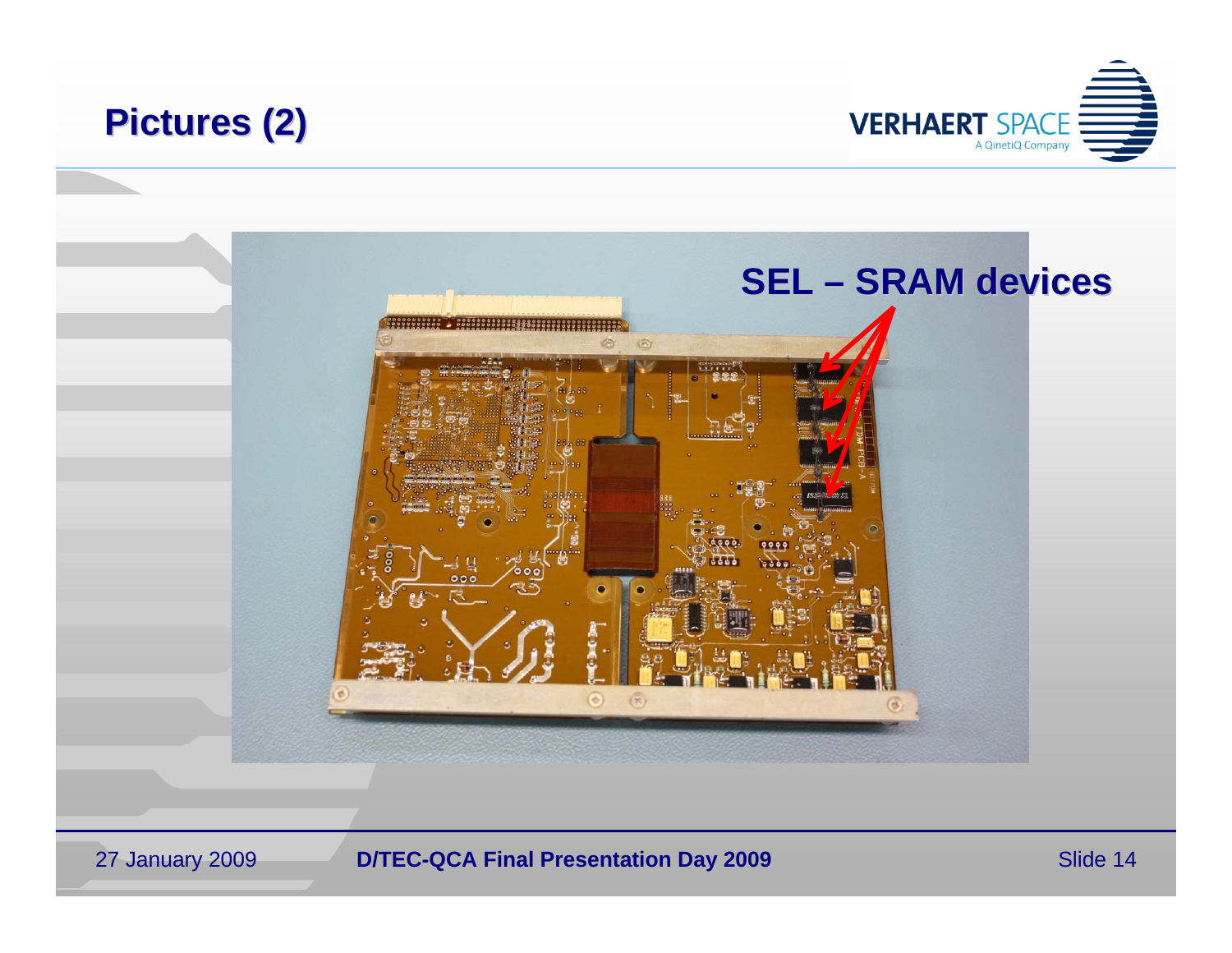### **Commercial Flyer Commercial Flyer**



#### **TDM**

**Technology Demonstration Monitor** 

A low cost and autonomous component space radiation effect monitor for space missions

- **VERHAERT SPAC** A Cinetia Compa
- Verhaert Space, Component Space Radiation Effect Monitor, an off-the-shelf autonomous unit to measure and characterize radiation effects in a space environment. Developed in close cooperation with ESA. o TID Monitor  $\circ$  SEU Monitor o SEL Monitor o Technology demonstrator (NAND FLASH) Main technical data Dimensions: Length =  $170$ mm Width =  $30$ mm Height =  $110$ mm Mass properties 500gram Power interface: Supply Voltage between 20 and 30 Vdc Consumption less than 4 Watt Galvanic isolation available on supply voltage D-Sub standard density 9pins male connector Data interface:
	- Serial UART communication I/F with RS422 electrical levels Baud-rate configurable D-Sub standard density 9pins female connector
	- **Environmental Conditions:**
	- Operating Temperature between -20℃ and +60℃ Designed for a LEO environment Quality standard
	- Radiation tolerant control circuitry (based on Actel RTAX, ...) Component selection performed according to ECSS-Q-60 class 3
		- For more information contact:
- esa
	- Verhaert Space<br>Mr. Frank Preud'homme Mil. Train Preud Romane<br>Hogenakkerhoekstraat 9<br>9150 Kruibeke Belgium ,,,,,,,,,,,,,,, +32 (0)3 250 14 34
- ESA-ESTEC<br>Mr. Reno Harboe-Sorensen Kepleriaan 1 - PO Box 299<br>2200 AG Noordwijk ZH The Netherlands<br>+31 (0)71 565 38 83

27 January 2009